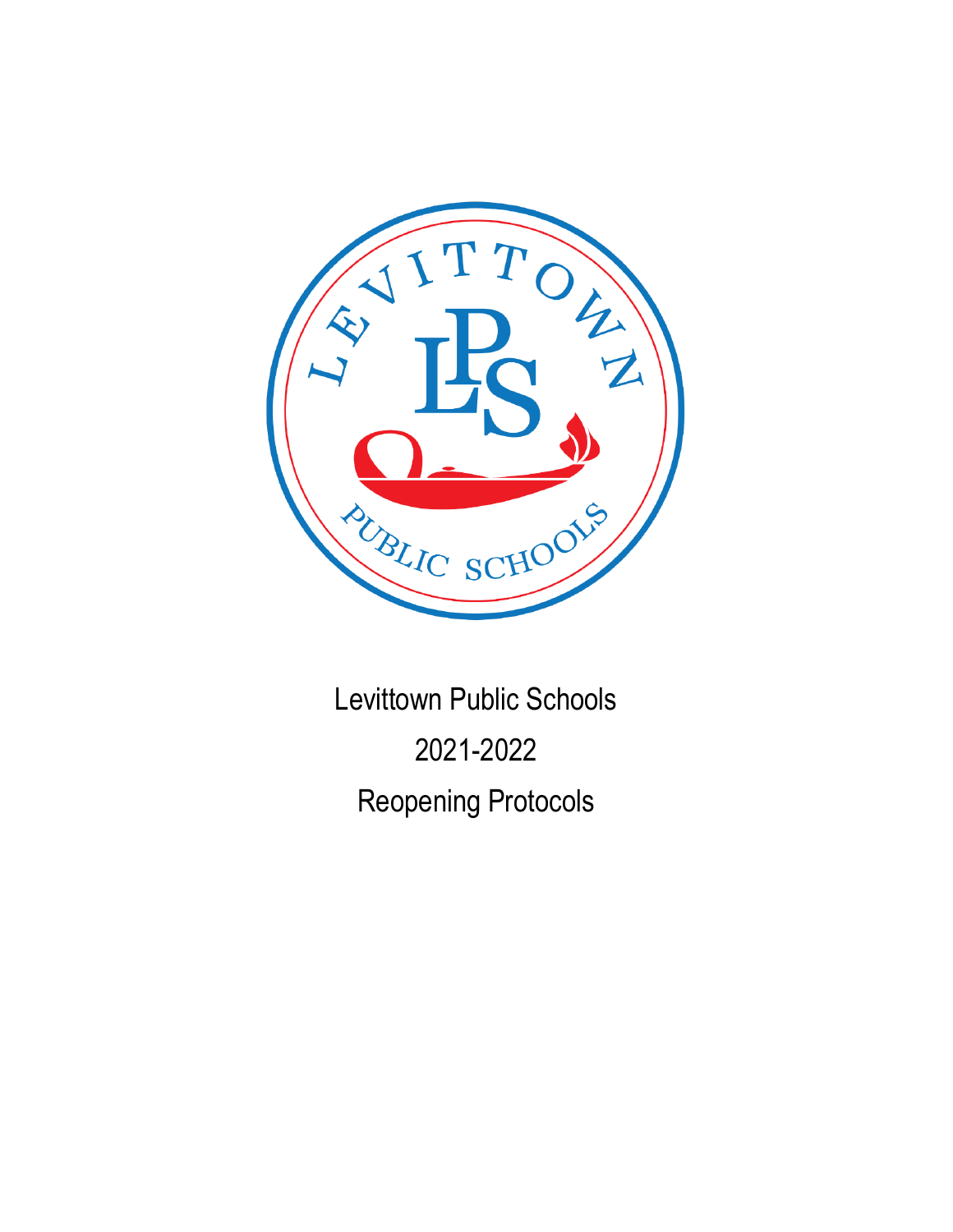# Levittown Public Schools

# Board of Education

| President      | Mrs. Peggy Marenghi   |
|----------------|-----------------------|
| Vice President | Mrs. Jennifer Messina |
| Secretary      | Mr. James Moran       |
| Trustees       | Mrs. Marianne Adrian  |
|                | Mr. Dillon Cain       |
|                | Mrs. Christina Lang   |
|                | Mr. Michael Pappas    |

## Central Administration

Superintendent of Schools Dr. Tonie McDonald

Assistant Superintendents: Business and Finance Dr. Christopher Dillon Human Resources Mrs. Debbie Rifkin Instruction Mr. Todd Winch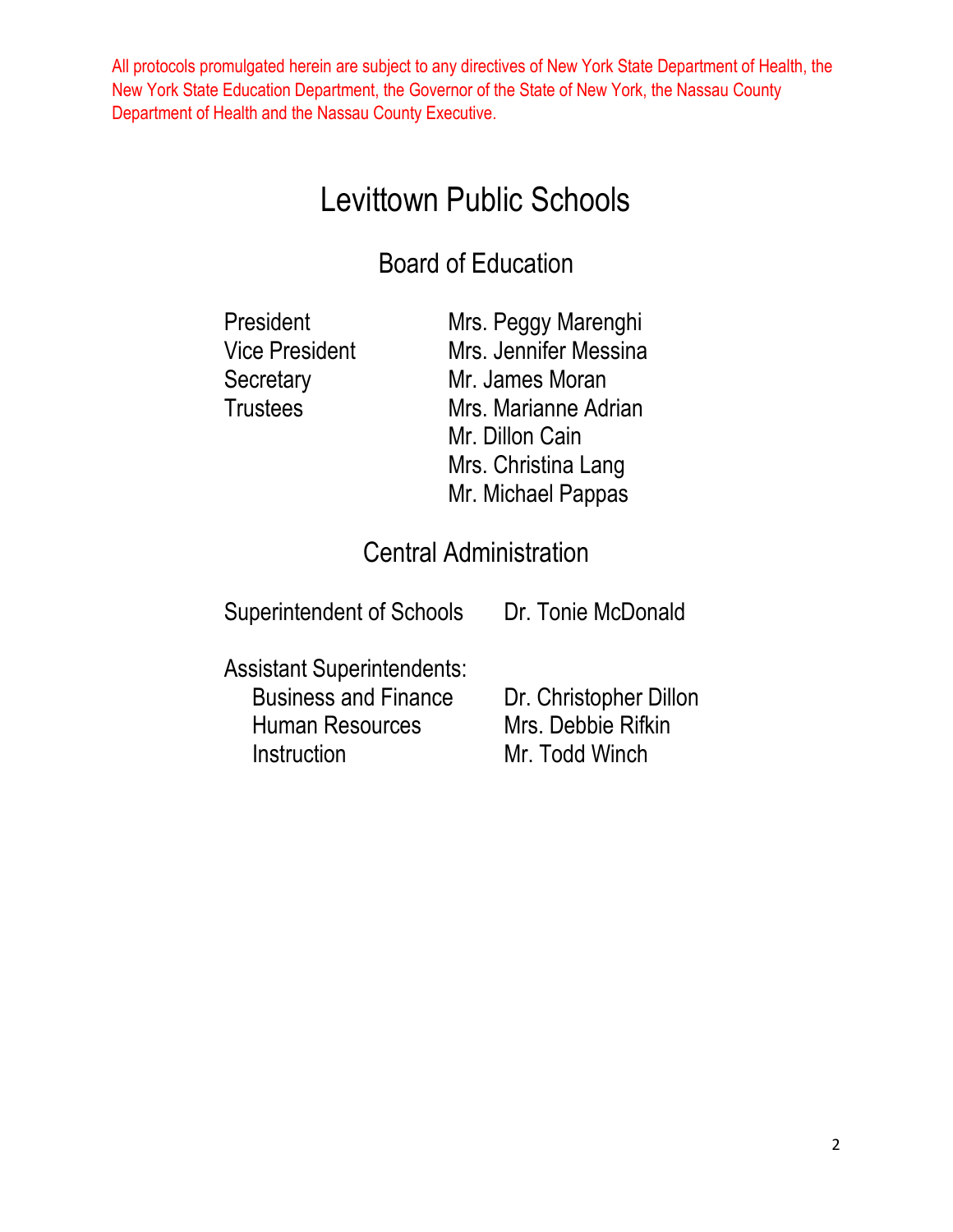This reopening plan was developed to ensure a safe and educationally sound environment for the students in the Levittown School District. It relied on input from members of the school community, teachers and administration.

Throughout the 2021-2022 school year, the district will:

- Maintain safety protocols recommended by the CDC, the Departments of Health of NYS and Nassau County and the office of the Governor of the State of NY and the County Executive of Nassau County.
- Maintain communication with all local and state authorities
- Work in every way possible to mitigate the spread of COVID-19

In furtherance of the district's desire to keep all members of the school community safe, the following procedures will be instituted at the start of school:

#### **Delivery of Educational services:**

It has always been the belief of the Board of Education and District Administration that in person education is the most effective way for students to learn. This belief was tested during the 2020-2021 school year when students were on hybrid and remote schedules for part of the year. Our data shows that most students did not thrive under these conditions. Therefore, all students, K-12, will be in school and in person. The district will identify persons at risk and inform individuals of appropriate procedures to provide reasonable accommodations in school.

- Remote Teaching
	- $\circ$  There will be no remote teaching provided, except as noted below. If a student is ill for an extended period of time, a doctor's note is required and an alternative method of teaching will be provided, after a District meeting is convened to review the individual situation. The District's Doctor will be consulted in making this determination. If the determination is in the affirmative, the student will be placed on Home Teaching at the expense of the district. This arrangement will continue until the student is able to attend school in person.
	- o For students who are quarantined because of COVID, either as positive cases or close contacts, instruction will be provided as follows:
		- Elementary Level (K-5): Teachers will provide quarantine instruction to their own students in one of two ways:
			- Classroom teachers can either have students live stream their whole group ELA lesson and whole group math lesson, or
			- Classroom teachers will provide one hour of synchronous instruction before, afterschool or during a free period during the day for each day the student is quarantined. Please note: if more than 6 students are quarantined in a particular class, teachers will be required to live stream.
			- Special area teachers will post asynchronous lessons on their Google Classroom pages.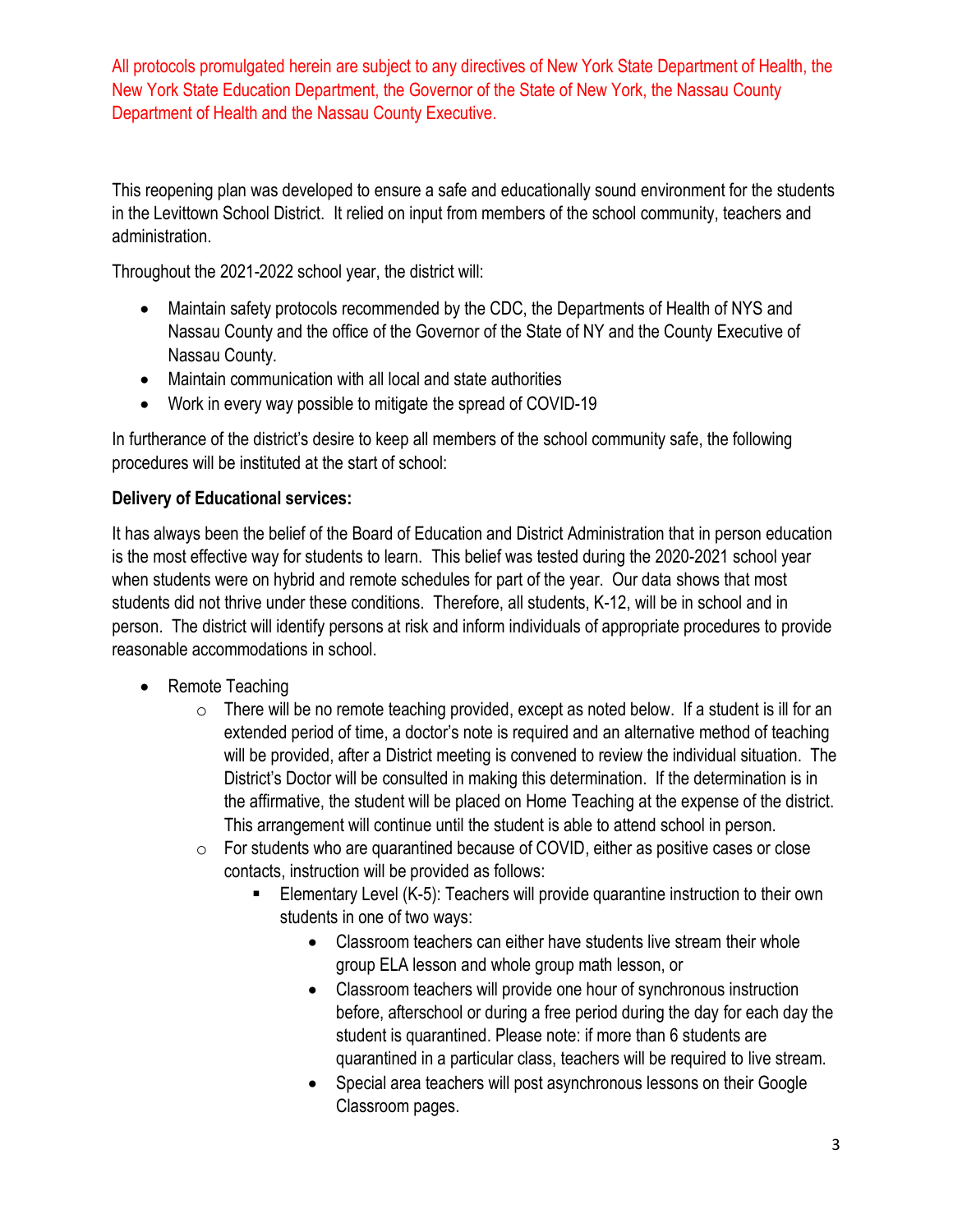- Secondary Level (6-12): Teacher will provide quarantine instruction to their own students in one of two ways:
	- Teachers can have students live stream the lesson as it occurs, or
	- Teachers can record their own lesson using Screencastify and share the recorded lesson with the quarantined student(s).
- Additional student services (speech, ENL, reading, math, resource room, etc.) will be provided synchronously for those students who are quarantined and qualify for services.
- **Please note that teachers have 24 hours to arrange for quarantine instruction.**
- Home Schooling: Home schooling will be permitted when all of the New York State guidelines for home schooling are followed. This is handled by the Department of Instruction. That Department can be reached at 516-434-7600

### **Face Coverings:**

Pursuant to the NYS Commissioner of Education ruling (10 NYCRR 2.61), and the NYS Department of Health, any person over the age of 2 (including all students, personnel, teachers, administrators, contractors, and visitors) must wear masks at all times indoors in P-12 school buildings, regardless of vaccination status. People with medical or developmental conditions that prevent them from wearing a mask may be exempted from mask requirements, as documented by a medical provider (see below). People do not need to wear masks when eating, drinking, singing, or playing a wind instrument; when masks are removed for these purposes, it is recommended that student be spaced apart as far as possible, but this should not exclude students from in person learning. All mask requirements must be applied consistently with any state and federal law (e.g., Americans with Disabilities Act). **As such, Face coverings are required, universally, in all of Levittown schools.** 

Additional information/protocols regarding Face Coverings:

- Acceptable coverings for COVID-19 include but are not limited to cloth-based face coverings and surgical masks that cover both the mouth and nose. Face coverings should be two ply.
- The district will obtain and maintain adequate supplies of face coverings for school staff and for students who forget their face coverings.
- PPE used by school health professionals will be provided by the district if requested.
- Face coverings must be cleaned or replaced after use or when damaged or soiled, may not be shared and should be properly stored or discarded.
- Students who are unable to medically tolerate a face covering, including students where such covering would impair their physical or mental health will be permitted to attend school without a face covering as long as appropriate medical documents are provided and accepted by the district after a review of appropriate document(s), such as doctor evaluations by the student's doctor as well as the District's Doctor.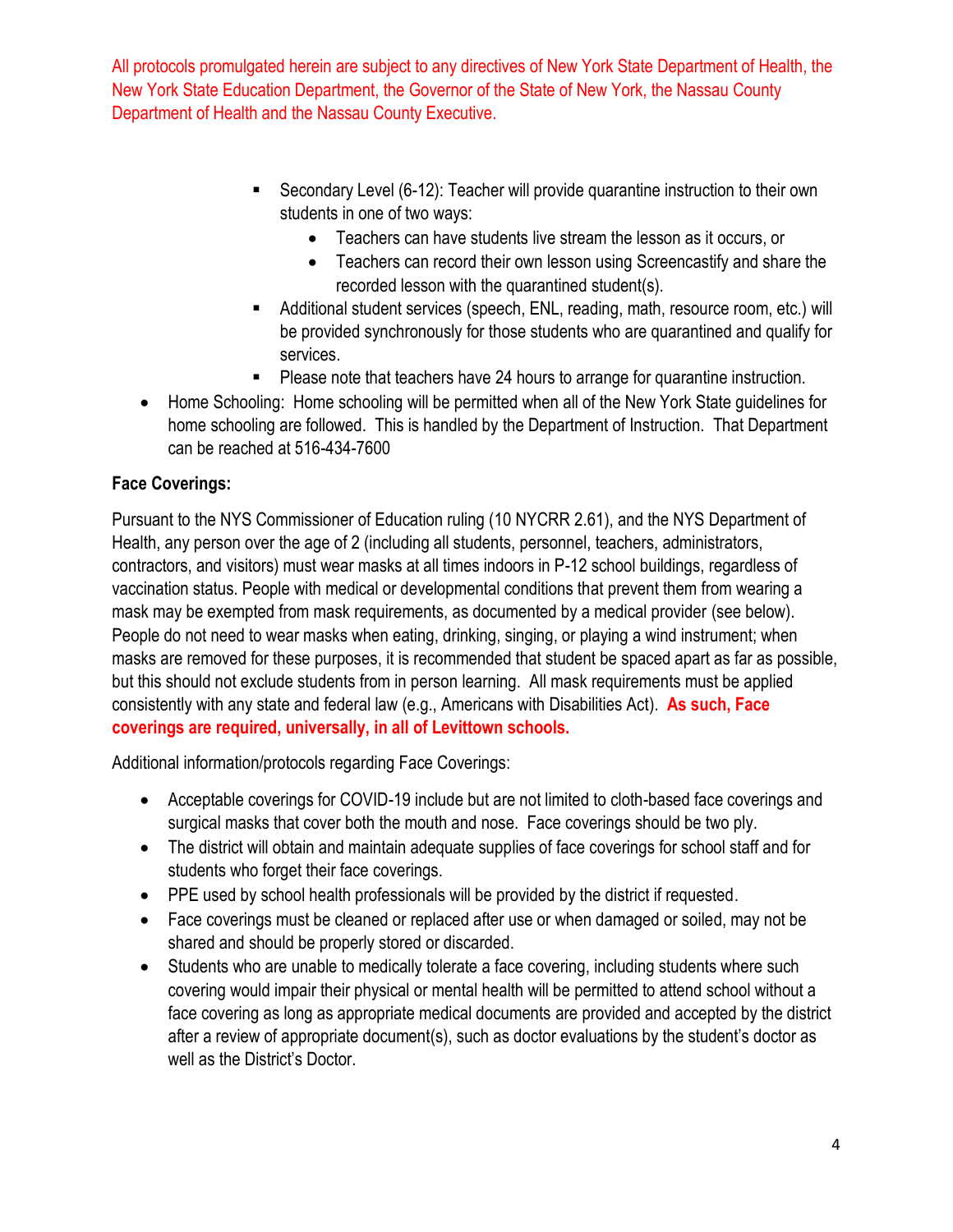The district will continue to remind and train all staff, students, contractors and vendors on how to adequately put on, take off, clean (as applicable) and discard PPE, including but not limited to, appropriate face coverings.

#### **Social Distancing:**

The CDC recommends social distancing in schools and further recommends a distance of 3 feet, if possible. When eating, drinking, singing, or playing a wind instrument; when masks are removed for these purposes, students will be spaced apart as far as possible. Therefore the following procedures and protocols will be enacted.

- All employees and students shall practice social distancing, especially in common areas such as the cafeteria and in hallways whenever possible.
- Classrooms and other instructional areas will attempt to allow for social distancing (3 feet when possible)
- Also see CONTACT TRACING, below.

#### **Visitors to Schools:**

Pursuant to the NYS Commissioner of Education ruling (10 NYCRR 2.61), and the NYS Department of Health, any person over the age of 2 (including all students, personnel, teachers, administrators, contractors, and visitors) must wear masks at all times indoors in P-12 school buildings, regardless of vaccination status.

- Only essential visitors, including parents/guardians, will be permitted into the school buildings. Essential visits consist of:
	- $\circ$  Pre-scheduled meetings that cannot be handled virtually. Parent/guardians will be provided the opportunity to meet with school personnel virtually. This will include parent teacher conferences.
	- o Picking up of sick persons
	- $\circ$  Other visits deemed essential by the school administration
- The following protocols and procedures will continue to be required of all visitors to schools:
	- $\circ$  Visitors will be asked to pre-register their visit by calling the school for an appointment
	- $\circ$  Visitors and contractors will be required to wear appropriate PPE prior to being permitted entry into the building

o

- $\circ$  Visitors will be required to stand on the designated floor markers and wait until they are asked to move forward.
- $\circ$  Visitors will display their license to school personnel who will verify the name with the appointment log and ask the visitor to affix a disposable visitor badge to their outermost garment. The visitor's license will be taken and secured until he or she is leaving the building at which time the visitor will return the disposable badge.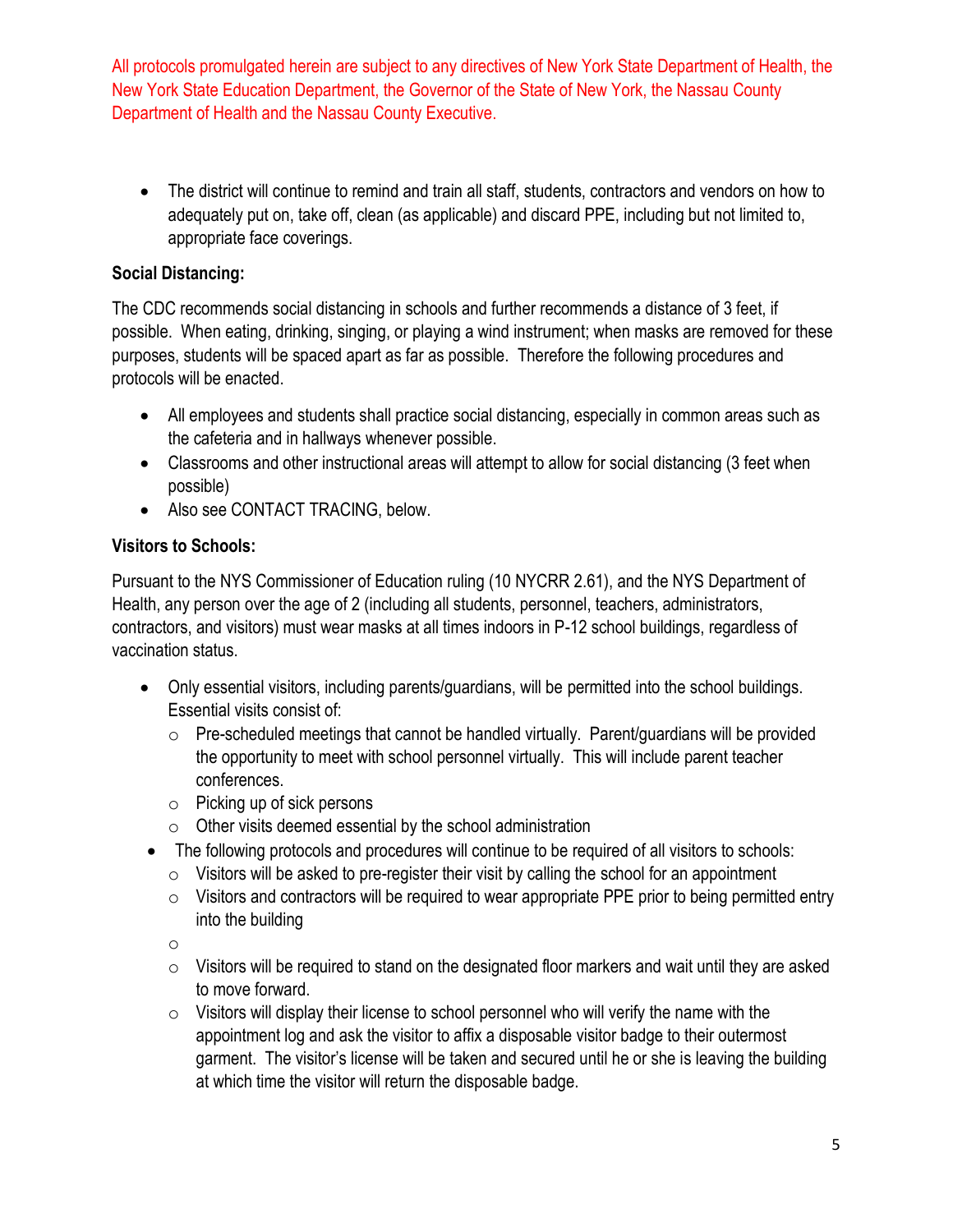### **Transportation:**

ALL bus occupants must wear a face covering before entering buses and must keep them on during the entirety of the time they are on the bus, until such time as mandates for mass transportation have been rescinded by New York State. Additionally, the following protocols and procedures will continued to be implemented:

- Signage about COVID prevention will be displayed on every bus.
- PPE supplies will be available on all buses.
- Drivers will sanitize touch points after each trip.
- When possible, bus windows will be kept open.
- Buses will be loaded back to front.
- Buses will be fully cleaned and sanitized at the end of the day.
- Drivers will maintain a passenger log for each run to assist with contact tracing.
- Siblings may sit together, all other students will be socially distanced as much as possible.
- Whenever possible, a single driver will be assigned to the same bus and same routes to minimize contact.
- The district will communicate with parents/quardians and students regarding the need to minimize the mixing of children from different households at bus stops and adhere to proper distancing with boarding school buses.

#### **Lunch:**

Students will eat in the school cafeteria among other spaces and assigned seating will be adhered to and allow for appropriate social distancing. Students will be permitted to remove their masks while actively eating and drinking, but must put them on when they are finished.

#### **Extracurricular Activities, including Interscholastic Sports:**

It is the belief of the Board of Education and the District Administration that the resumption of extracurricular activities and Interscholastic sports is vital to the social and emotional health and well-being of our students. Therefore:

- It is the intent of the district to provide the normal complement of Extracurricular activities and Interscholastic sports for students as long as no State or County Agency prohibits them.
- The district will monitor clubs and activities which interact with outside agencies and/or facilities, including field trips.

#### **School Closures:**

The district will continue to prepare for situations in which one or more school buildings need to close due to a significant number of students or staff testing positive for COVID-19 or if it is directed to do so because there is a considerable regional increase in COVID-19 cases. The district will consult the Department of Health when making such decisions.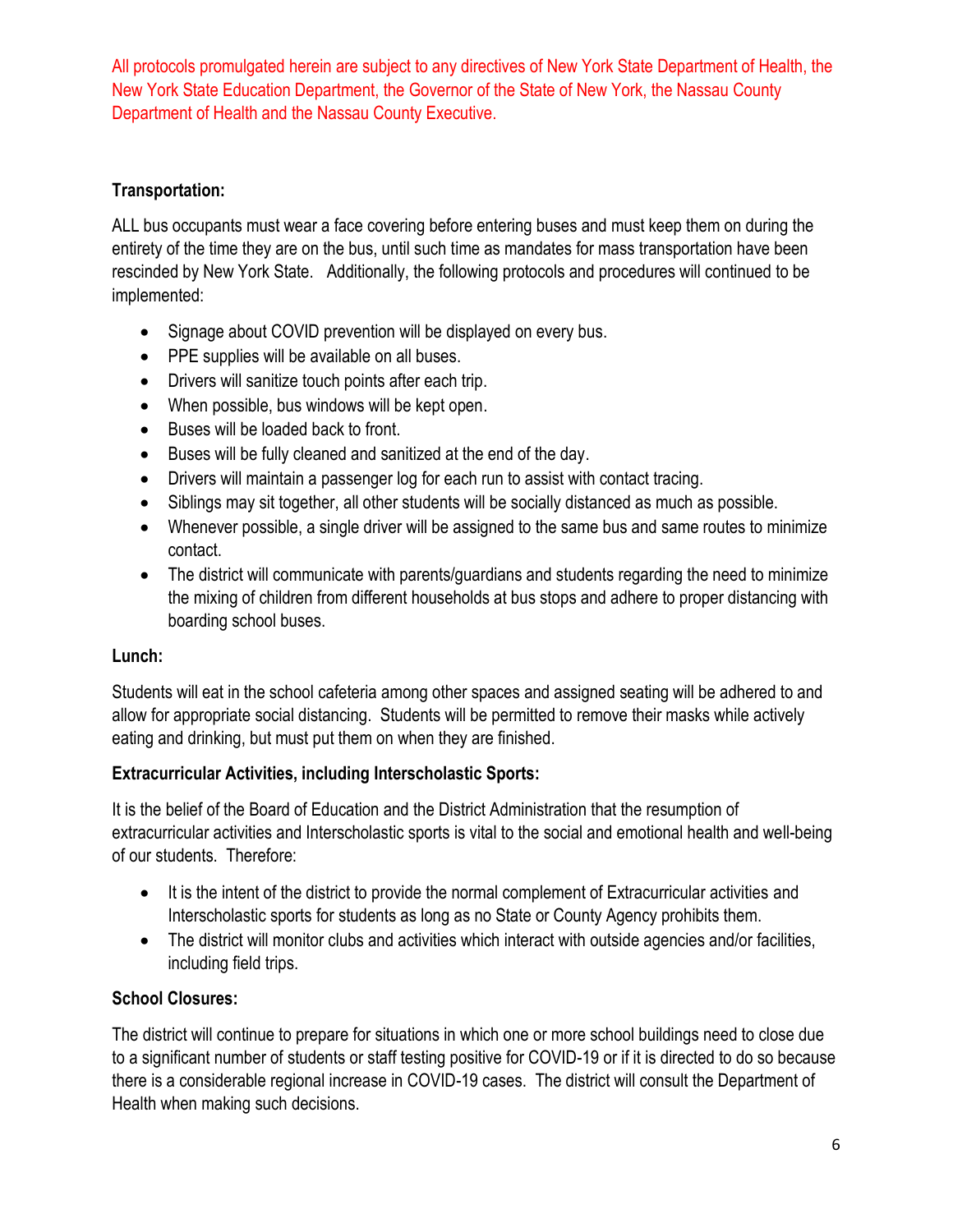The district may choose to modify operations in one or more schools prior to closing to help mitigate a rise in cases. The district will consult the Department of Health when making such decisions.

School building administrators will communicate with each other regularly and, if needed, will consider closing school if absentee rates affect the ability of the school to operate safely.

#### **Procedures for suspected and confirmed cases**

Unless additional guidance is provided by the Nassau County or New York State Department of Health or the New York State Education Department, the District will follow these procedures:

If symptoms are evident while school is in session:

- The school nurse will evaluate employees and students, who show symptoms of COVID-19 while in school. If the nurse determines that the employee or student has symptoms of COVID-19, the employee or student will be isolated until they can be transported home. Additionally, staff will continue to be provided with training on how to identify signs of illness in students and staff and the procedure to send symptomatic persons to the school nurse or other designated personnel in each building, at which time the following procedure will be initiated:
	- The person will be moved to a predetermined isolation room or area
		- $\circ$  These areas will be closed off and not used before they can be cleaned and disinfected
	- If the individual is a student, the parent/guardian will be contacted so that the child can be picked up as soon as possible.
	- Sick staff members and children will be advised not to return until they have met the Department of Health criteria, which may include documentation from a health care provider following evaluation and/or release from isolation (provided by the Department of Health).
	- Persons who had close contact with a person diagnosed with COVID-19 will be advised to stay home and self-monitor for symptoms and to follow CDC guidance if symptoms develop. If a person does not have symptoms, they will be instructed to follow appropriate CDC guidance for home quarantine.

In the event that the school is notified of an employee or student who was exposed to COVID-19 and are quarantined by the Department of Health, or if a family member has been diagnosed with or presumed to have COVID-19 and/or is being isolated, the following procedure will be followed. The following protocols may be adjusted, depending on regulations promulgated by the Department of Health:

- Personnel and students with known exposure to someone with diagnosed or presumed COVID-19 will be instructed to self-quarantine at home for 10 days.
- The custodial staff will be informed so that all desks, lockers and workspaces of the person are thoroughly disinfected.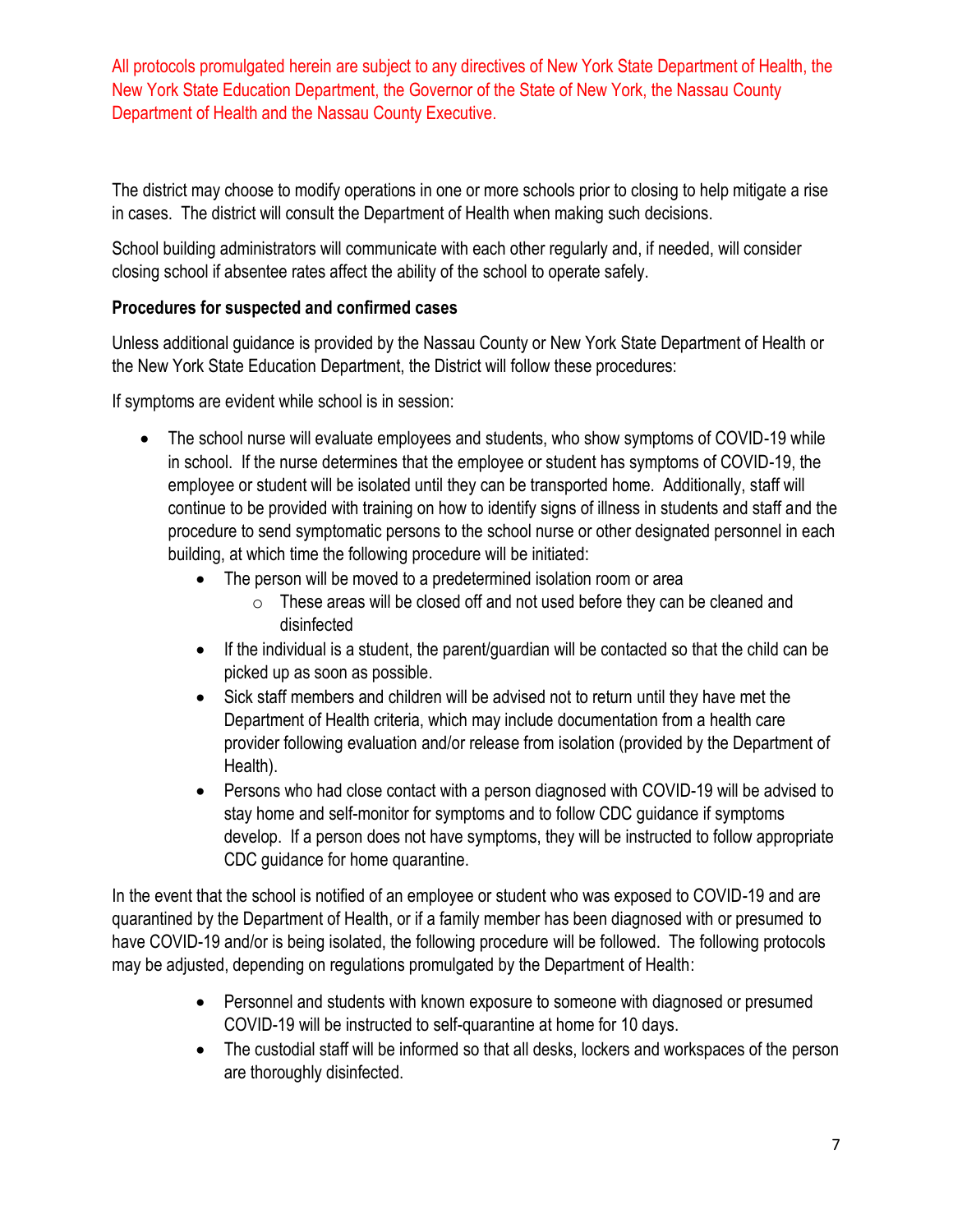> The district will report the case to the Nassau County Department of Health and the district will follow all the protocols established by the Nassau County Department of Health including contact tracing according to the guidelines established.

Once a student or employee is excluded from the school environment, they may return if they satisfy the recommendations of the CDC and their return is coordinated with the local health department.

#### **Contact Tracing:**

Any instances of COVID infection will be reported to the Nassau County Department of Health and contact tracing will be conducted immediately. In addition, parents/guardians and staff will be notified when there is a confirmed case.

If any student or staff member comes into close contact with an infected person, the following quarantine procedures are required, pursuant to the Nassau County Department of Health and CDC for COVID-19 Prevention in K-12 Schools/CDC as of August, 2021. This document is available on the [www.levittownschools.com](http://www.levittownschools.com/) website in its entirety:

**"Close Contact through [Proximity and Duration of Exposure:](https://www.cdc.gov/coronavirus/2019-ncov/science/science-briefs/sars-cov-2-transmission.html)** Someone who was within [6 feet of an](https://www.cdc.gov/coronavirus/2019-ncov/prevent-getting-sick/prevention.html#stay6ft)  [infected person](https://www.cdc.gov/coronavirus/2019-ncov/prevent-getting-sick/prevention.html#stay6ft) (laboratory-confirmed or a [clinically compatible illness\)](https://www.cdc.gov/coronavirus/2019-ncov/hcp/clinical-guidance-management-patients.html) for a cumulative total of 15 minutes or more over a 24-hour period (for example*, three individual 5-minute exposures for a total of 15 minutes).* An infected person can spread SARS-CoV-2 starting from 2 days before they have any symptoms (or, for asymptomatic patients, 2 days before the positive specimen collection date), until they meet criteria for [discontinuing home isolation.](https://www.cdc.gov/coronavirus/2019-ncov/hcp/duration-isolation.html)

 **Exception:** In the **K–12 indoor classroom** setting, the close contact definition excludes students who were within 3 to 6 feet of an infected student (laboratoryconfirmed or a [clinically compatible illness\)](https://www.cdc.gov/coronavirus/2019-ncov/hcp/clinical-guidance-management-patients.html) if both the infected student and the exposed student(s) [correctly and consistently](https://www.cdc.gov/coronavirus/2019-ncov/your-health/effective-masks.html) wore well-fitting [masks](https://www.cdc.gov/coronavirus/2019-ncov/community/schools-childcare/cloth-face-cover.html) the entire time.

This exception does not apply to teachers, staff, or other adults in the indoor classroom setting.

#### *Public Health Recommendations:*

Except in certain circumstances, people who have been in close contact with someone who has COVID-19 should [quarantine.](https://www.cdc.gov/coronavirus/2019-ncov/if-you-are-sick/quarantine.html) However, the following people with recent exposure may NOT need to quarantine:

- People who have been [fully vaccinated](https://www.cdc.gov/coronavirus/2019-ncov/vaccines/fully-vaccinated.html)
- People who were [previously diagnosed with COVID-19](https://www.cdc.gov/coronavirus/2019-ncov/if-you-are-sick/quarantine.html) within the last three months"

#### **Health and Hygiene – general procedures:**

The District is committed to providing the safest learning environment for staff and students. Therefore: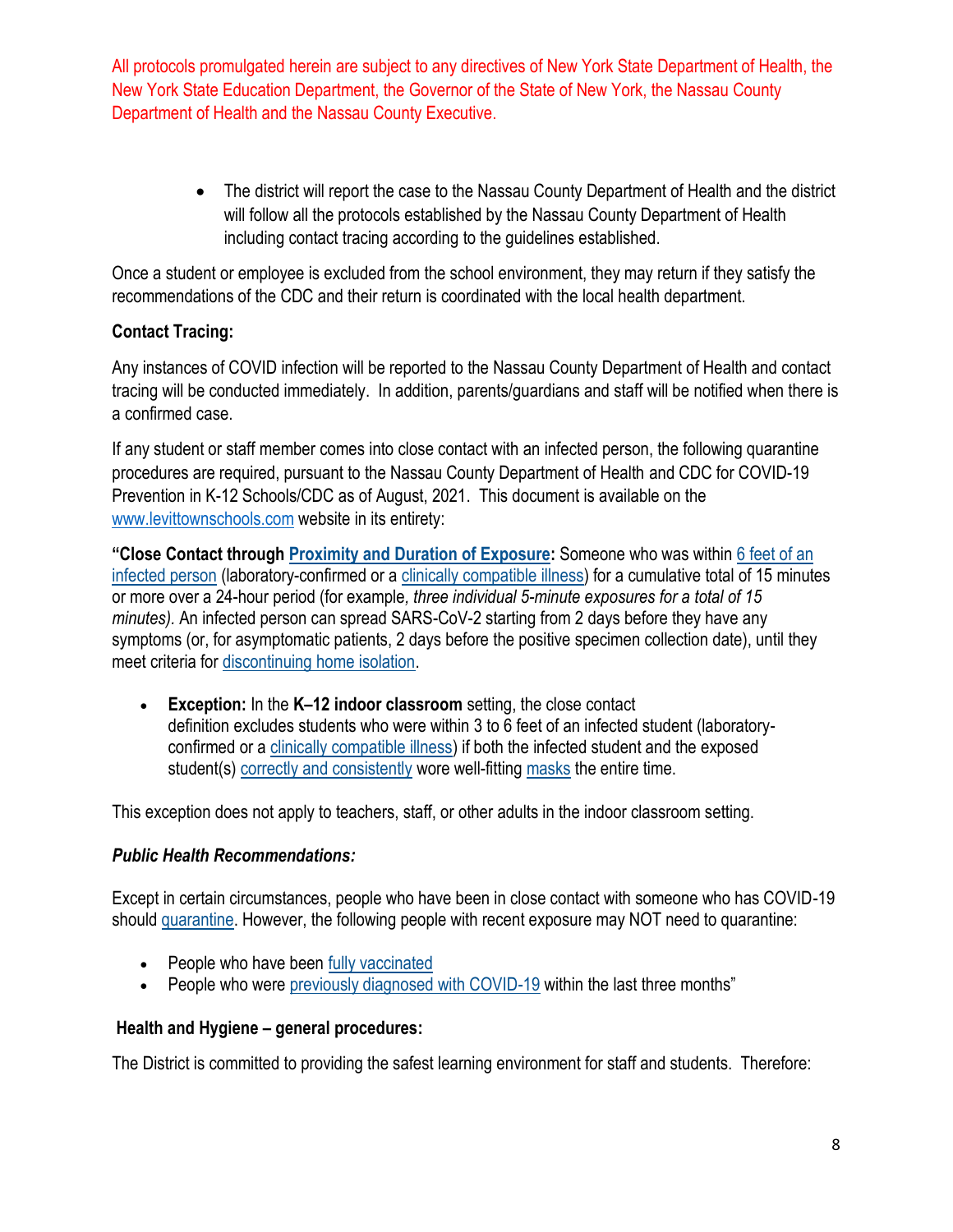- Staff will be directed to stay home if they are sick and parents/guardians will be encouraged to keep sick children at home.
- The district will continue to support training of district nurses. As of this date, all district Nurses as well as other key employees have completed the course "COVID-19 Contact Tracing" given by Johns Hopkins University
- Service providers, contractors, vendors and all other visitors will fill out a mandatory health screening and have a temperature check before they enter any school.
- Additional receptacles will be placed in schools for the disposal of soiled items including PPE.
- Additionally:
	- All rooms will be managed using the following protocols and/or procedures:
		- $\circ$  Sanitizing supplies will be provided in each classroom.
		- $\circ$  Signage for handwashing, distancing recommendations, wearing of face coverings will be posted.
		- $\circ$  Sharing of supplies, toys and manipulatives will be limited whenever possible.
		- $\circ$  Alternative spaces will be used to accommodate larger instructional groups if necessary.
		- $\circ$  Cohort movement will be limited as much as possible.
		- $\circ$  Physical Education encourage activities that allow for social distancing and limit use of locker rooms for Physical Education, but may be used for Interscholastic Sports.
		- $\circ$  Use outdoor spaces for instruction whenever possible.
		- $\circ$  Classrooms will be cleaned and disinfected each night.
	- Hallways and Lavatories
		- $\circ$  Traffic patterns will be reviewed to promote distancing in hallways.
		- $\circ$  The number of people in restrooms will be restricted.
		- $\circ$  Signage about hand hygiene will be posted in restrooms.
		- $\circ$  Frequent cleaning of bathrooms will be done throughout the day.
	- Building Cleaning
		- $\circ$  Buildings will be cleaned and disinfected each evening.
		- $\circ$  High touch areas of the buildings will be cleaned and disinfected frequently each day, including, but not limited to door handles, rails, counters, tabletops, bathroom fixtures, trash cans, water fountains and cash registers.
		- $\circ$  Staff will be provided with the appropriate PPE to perform cleaning and disinfecting tasks.
		- $\circ$  Cleaning and disinfection training will continue to be provided to all custodial employees.
		- $\circ$  Cleaning chemicals used in the workplace will comply to all OSHA standards and be safe to use in schools.
	- Office Spaces